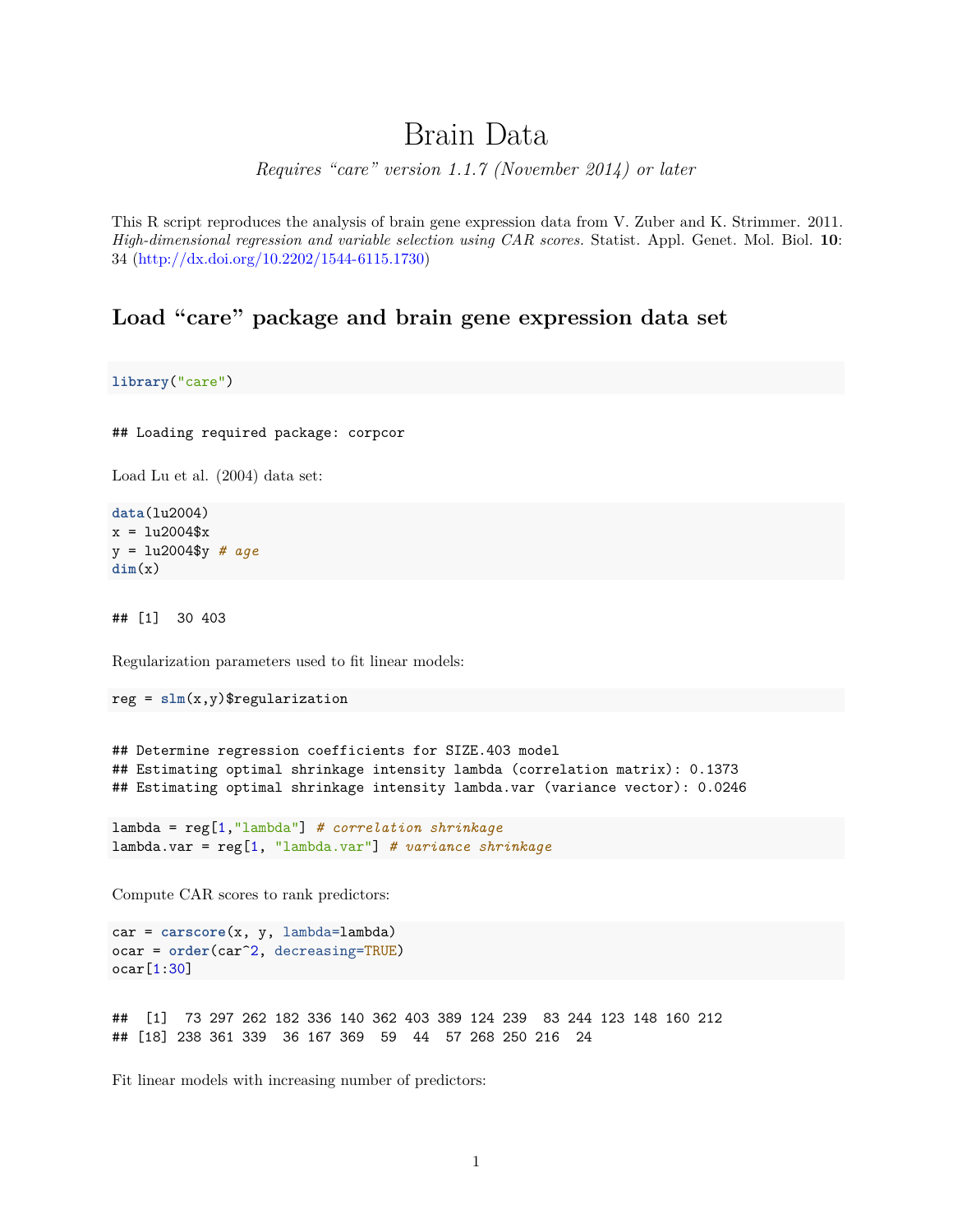numpred = **c**(**seq**(5, 45, by=10), **seq**(53, 403, by=25)) numpred ## [1] 5 15 25 35 45 53 78 103 128 153 178 203 228 253 278 303 328 ## [18] 353 378 403 car.predlist = **make.predlist**(ocar, numpred, name="CAR") car.models = **slm**(x, y, car.predlist, lambda=lambda, lambda.var=lambda.var) ## Determine regression coefficients for CAR.5 model ## Specified shrinkage intensity lambda (correlation matrix): 0.1373 ## Specified shrinkage intensity lambda.var (variance vector): 0.0246 ## ## Determine regression coefficients for CAR.15 model ## Specified shrinkage intensity lambda (correlation matrix): 0.1373 ## Specified shrinkage intensity lambda.var (variance vector): 0.0246 ## ## Determine regression coefficients for CAR.25 model ## Specified shrinkage intensity lambda (correlation matrix): 0.1373 ## Specified shrinkage intensity lambda.var (variance vector): 0.0246 ## ## Determine regression coefficients for CAR.35 model ## Specified shrinkage intensity lambda (correlation matrix): 0.1373 ## Specified shrinkage intensity lambda.var (variance vector): 0.0246 ## ## Determine regression coefficients for CAR.45 model ## Specified shrinkage intensity lambda (correlation matrix): 0.1373 ## Specified shrinkage intensity lambda.var (variance vector): 0.0246 ## ## Determine regression coefficients for CAR.53 model ## Specified shrinkage intensity lambda (correlation matrix): 0.1373 ## Specified shrinkage intensity lambda.var (variance vector): 0.0246 ## ## Determine regression coefficients for CAR.78 model ## Specified shrinkage intensity lambda (correlation matrix): 0.1373 ## Specified shrinkage intensity lambda.var (variance vector): 0.0246 ## ## Determine regression coefficients for CAR.103 model ## Specified shrinkage intensity lambda (correlation matrix): 0.1373 ## Specified shrinkage intensity lambda.var (variance vector): 0.0246 ## ## Determine regression coefficients for CAR.128 model ## Specified shrinkage intensity lambda (correlation matrix): 0.1373 ## Specified shrinkage intensity lambda.var (variance vector): 0.0246 ## ## Determine regression coefficients for CAR.153 model ## Specified shrinkage intensity lambda (correlation matrix): 0.1373 ## Specified shrinkage intensity lambda.var (variance vector): 0.0246 ## ## Determine regression coefficients for CAR.178 model ## Specified shrinkage intensity lambda (correlation matrix): 0.1373 ## Specified shrinkage intensity lambda.var (variance vector): 0.0246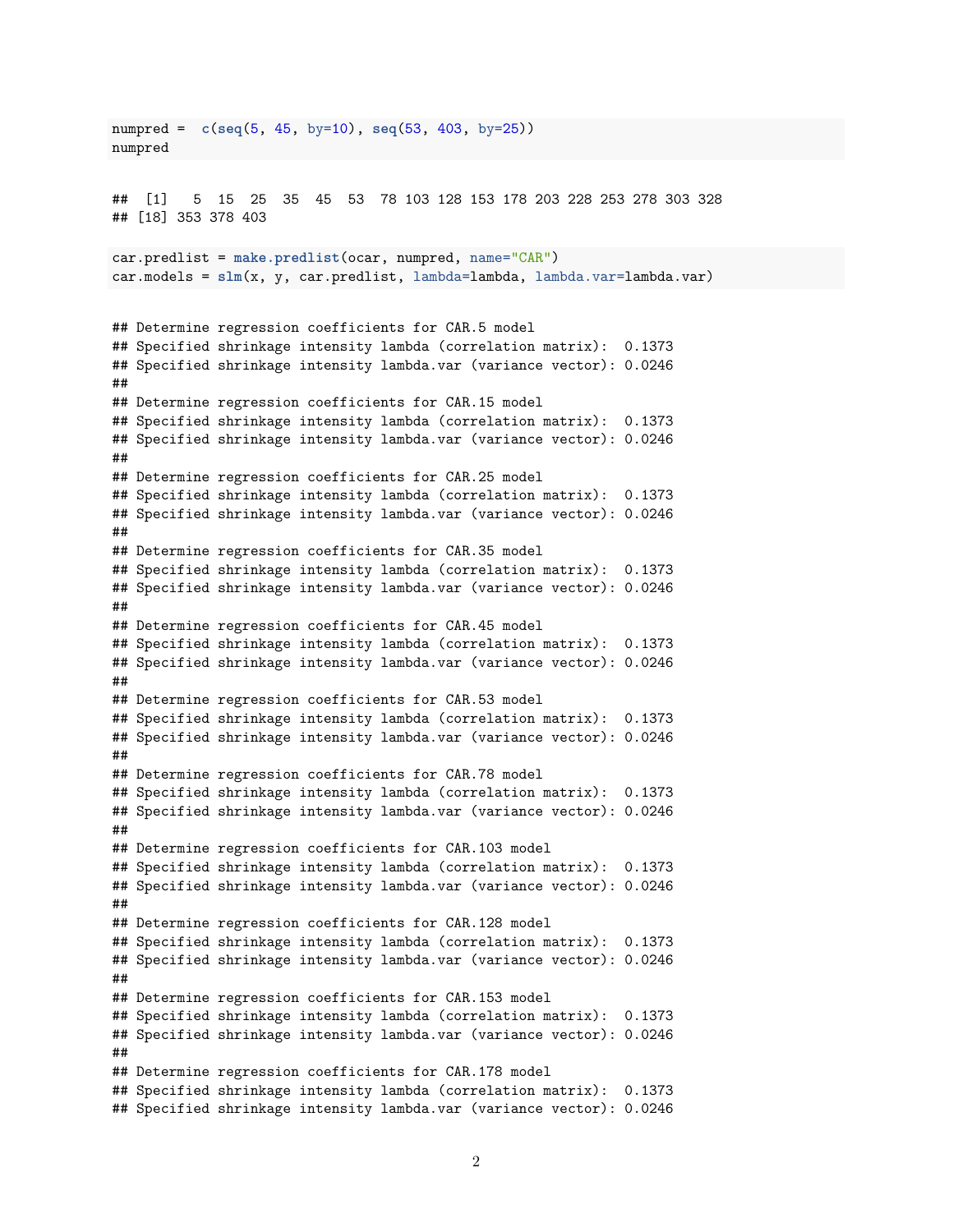## Determine regression coefficients for CAR.203 model ## Specified shrinkage intensity lambda (correlation matrix): 0.1373 ## Specified shrinkage intensity lambda.var (variance vector): 0.0246 ## ## Determine regression coefficients for CAR.228 model ## Specified shrinkage intensity lambda (correlation matrix): 0.1373 ## Specified shrinkage intensity lambda.var (variance vector): 0.0246 ## ## Determine regression coefficients for CAR.253 model ## Specified shrinkage intensity lambda (correlation matrix): 0.1373 ## Specified shrinkage intensity lambda.var (variance vector): 0.0246 ## ## Determine regression coefficients for CAR.278 model ## Specified shrinkage intensity lambda (correlation matrix): 0.1373 ## Specified shrinkage intensity lambda.var (variance vector): 0.0246 ## ## Determine regression coefficients for CAR.303 model ## Specified shrinkage intensity lambda (correlation matrix): 0.1373 ## Specified shrinkage intensity lambda.var (variance vector): 0.0246 ## ## Determine regression coefficients for CAR.328 model ## Specified shrinkage intensity lambda (correlation matrix): 0.1373 ## Specified shrinkage intensity lambda.var (variance vector): 0.0246 ## ## Determine regression coefficients for CAR.353 model ## Specified shrinkage intensity lambda (correlation matrix): 0.1373 ## Specified shrinkage intensity lambda.var (variance vector): 0.0246 ## ## Determine regression coefficients for CAR.378 model ## Specified shrinkage intensity lambda (correlation matrix): 0.1373 ## Specified shrinkage intensity lambda.var (variance vector): 0.0246 ## ## Determine regression coefficients for CAR.403 model ## Specified shrinkage intensity lambda (correlation matrix): 0.1373 ## Specified shrinkage intensity lambda.var (variance vector): 0.0246

For comparison, use marginal correlations to rank predictors:

##

```
marg = carscore(x, y, lambda=lambda, diagonal=TRUE) # shrinking not actually reqired
omarg = order(marg^2, decreasing=TRUE)
marg.predlist = make.predlist(omarg, numpred, name="MARG")
marg.models = \text{slm}(x, y, \text{marg.predlist, lambda=lambda, lambda.var=lambda.var})## Determine regression coefficients for MARG.5 model
## Specified shrinkage intensity lambda (correlation matrix): 0.1373
## Specified shrinkage intensity lambda.var (variance vector): 0.0246
##
## Determine regression coefficients for MARG.15 model
## Specified shrinkage intensity lambda (correlation matrix): 0.1373
## Specified shrinkage intensity lambda.var (variance vector): 0.0246
##
## Determine regression coefficients for MARG.25 model
```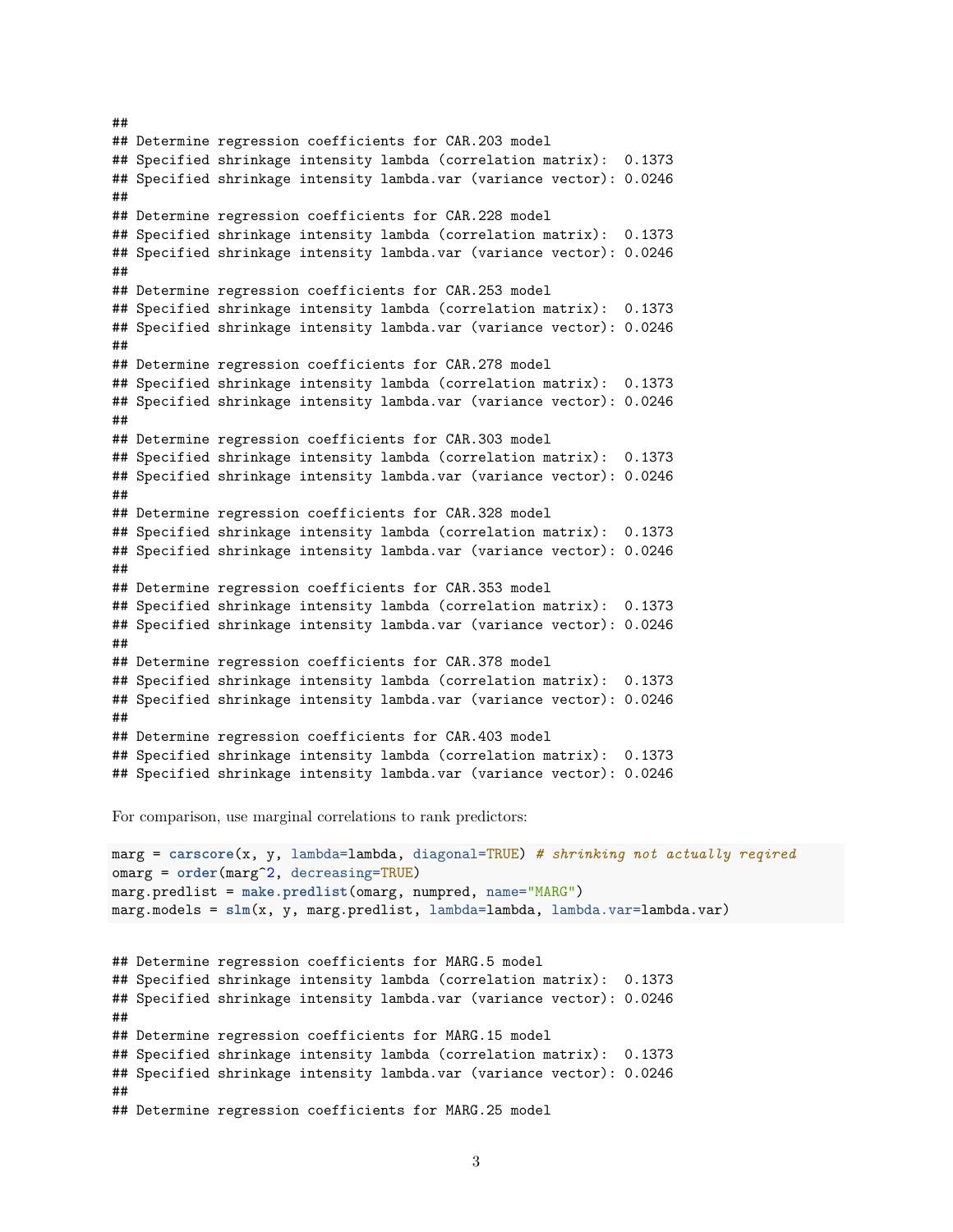## Specified shrinkage intensity lambda (correlation matrix): 0.1373 ## Specified shrinkage intensity lambda.var (variance vector): 0.0246 ## ## Determine regression coefficients for MARG.35 model ## Specified shrinkage intensity lambda (correlation matrix): 0.1373 ## Specified shrinkage intensity lambda.var (variance vector): 0.0246 ## ## Determine regression coefficients for MARG.45 model ## Specified shrinkage intensity lambda (correlation matrix): 0.1373 ## Specified shrinkage intensity lambda.var (variance vector): 0.0246 ## ## Determine regression coefficients for MARG.53 model ## Specified shrinkage intensity lambda (correlation matrix): 0.1373 ## Specified shrinkage intensity lambda.var (variance vector): 0.0246 ## ## Determine regression coefficients for MARG.78 model ## Specified shrinkage intensity lambda (correlation matrix): 0.1373 ## Specified shrinkage intensity lambda.var (variance vector): 0.0246 ## ## Determine regression coefficients for MARG.103 model ## Specified shrinkage intensity lambda (correlation matrix): 0.1373 ## Specified shrinkage intensity lambda.var (variance vector): 0.0246 ## ## Determine regression coefficients for MARG.128 model ## Specified shrinkage intensity lambda (correlation matrix): 0.1373 ## Specified shrinkage intensity lambda.var (variance vector): 0.0246 ## ## Determine regression coefficients for MARG.153 model ## Specified shrinkage intensity lambda (correlation matrix): 0.1373 ## Specified shrinkage intensity lambda.var (variance vector): 0.0246 ## ## Determine regression coefficients for MARG.178 model ## Specified shrinkage intensity lambda (correlation matrix): 0.1373 ## Specified shrinkage intensity lambda.var (variance vector): 0.0246 ## ## Determine regression coefficients for MARG.203 model ## Specified shrinkage intensity lambda (correlation matrix): 0.1373 ## Specified shrinkage intensity lambda.var (variance vector): 0.0246 ## ## Determine regression coefficients for MARG.228 model ## Specified shrinkage intensity lambda (correlation matrix): 0.1373 ## Specified shrinkage intensity lambda.var (variance vector): 0.0246 ## ## Determine regression coefficients for MARG.253 model ## Specified shrinkage intensity lambda (correlation matrix): 0.1373 ## Specified shrinkage intensity lambda.var (variance vector): 0.0246 ## ## Determine regression coefficients for MARG.278 model ## Specified shrinkage intensity lambda (correlation matrix): 0.1373 ## Specified shrinkage intensity lambda.var (variance vector): 0.0246 ## ## Determine regression coefficients for MARG.303 model ## Specified shrinkage intensity lambda (correlation matrix): 0.1373 ## Specified shrinkage intensity lambda.var (variance vector): 0.0246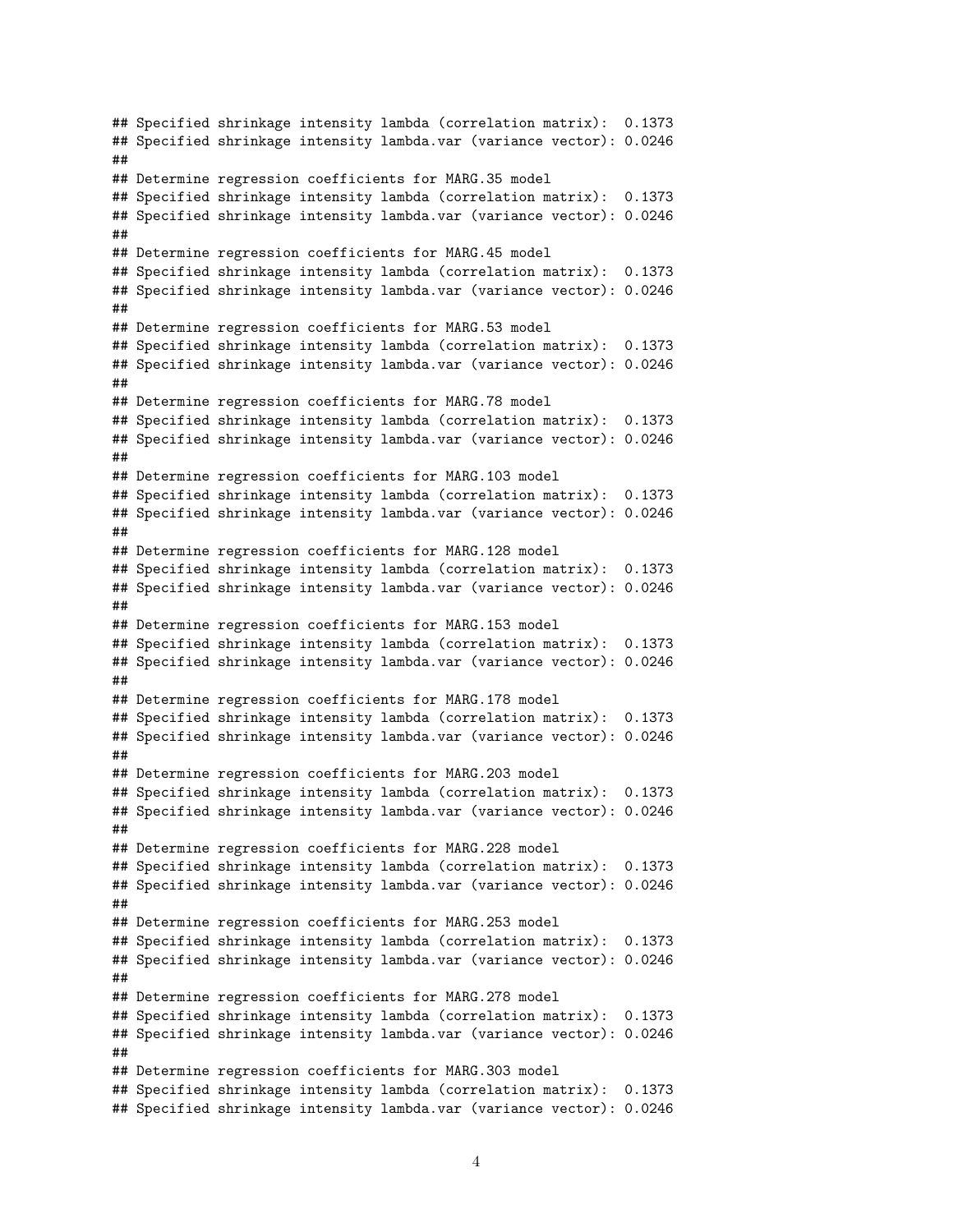## ## Determine regression coefficients for MARG.328 model ## Specified shrinkage intensity lambda (correlation matrix): 0.1373 ## Specified shrinkage intensity lambda.var (variance vector): 0.0246 ## ## Determine regression coefficients for MARG.353 model ## Specified shrinkage intensity lambda (correlation matrix): 0.1373 ## Specified shrinkage intensity lambda.var (variance vector): 0.0246 ## ## Determine regression coefficients for MARG.378 model ## Specified shrinkage intensity lambda (correlation matrix): 0.1373 ## Specified shrinkage intensity lambda.var (variance vector): 0.0246 ## ## Determine regression coefficients for MARG.403 model ## Specified shrinkage intensity lambda (correlation matrix): 0.1373 ## Specified shrinkage intensity lambda.var (variance vector): 0.0246

Plot model fitted  $R^2$  for all models comparing marginal correlation with CAR scores:

```
ylim = range( c(marg.models$R2, car.models$R2) )
plot(car.models$numpred, car.models$R2, type="b", ylim=ylim,
 xlab="number of included predictors",
 ylab="model fit (R2)",
 main="CAR and Marginal Correlation Models for Brain Data")
points(marg.models$numpred, marg.models$R2, col=2, type="b")
legend("bottomright", c("CAR Score", "Marginal Correlation"), col=c(1,2), lty=c(1,1) )
```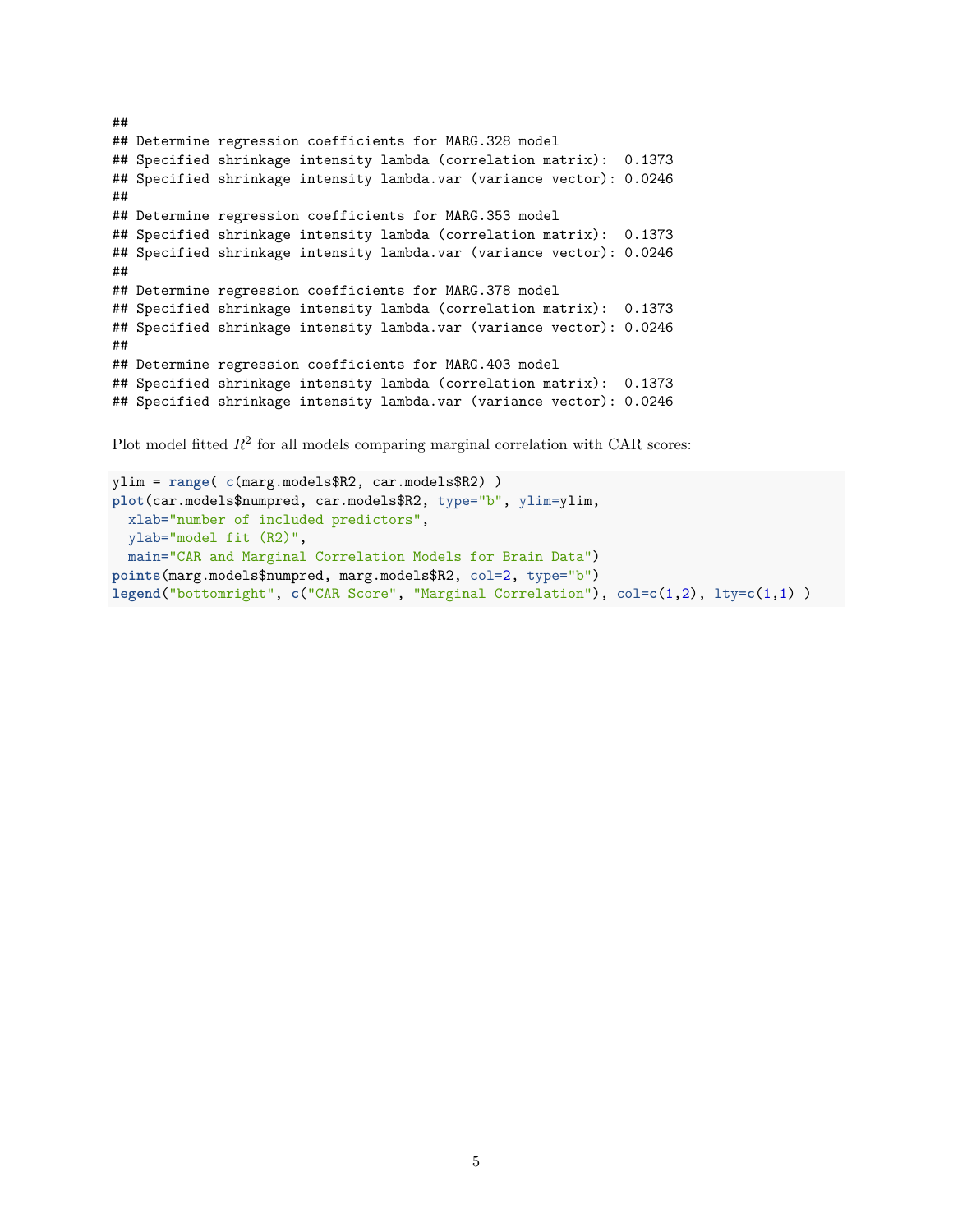

## **CAR and Marginal Correlation Models for Brain Data**

number of included predictors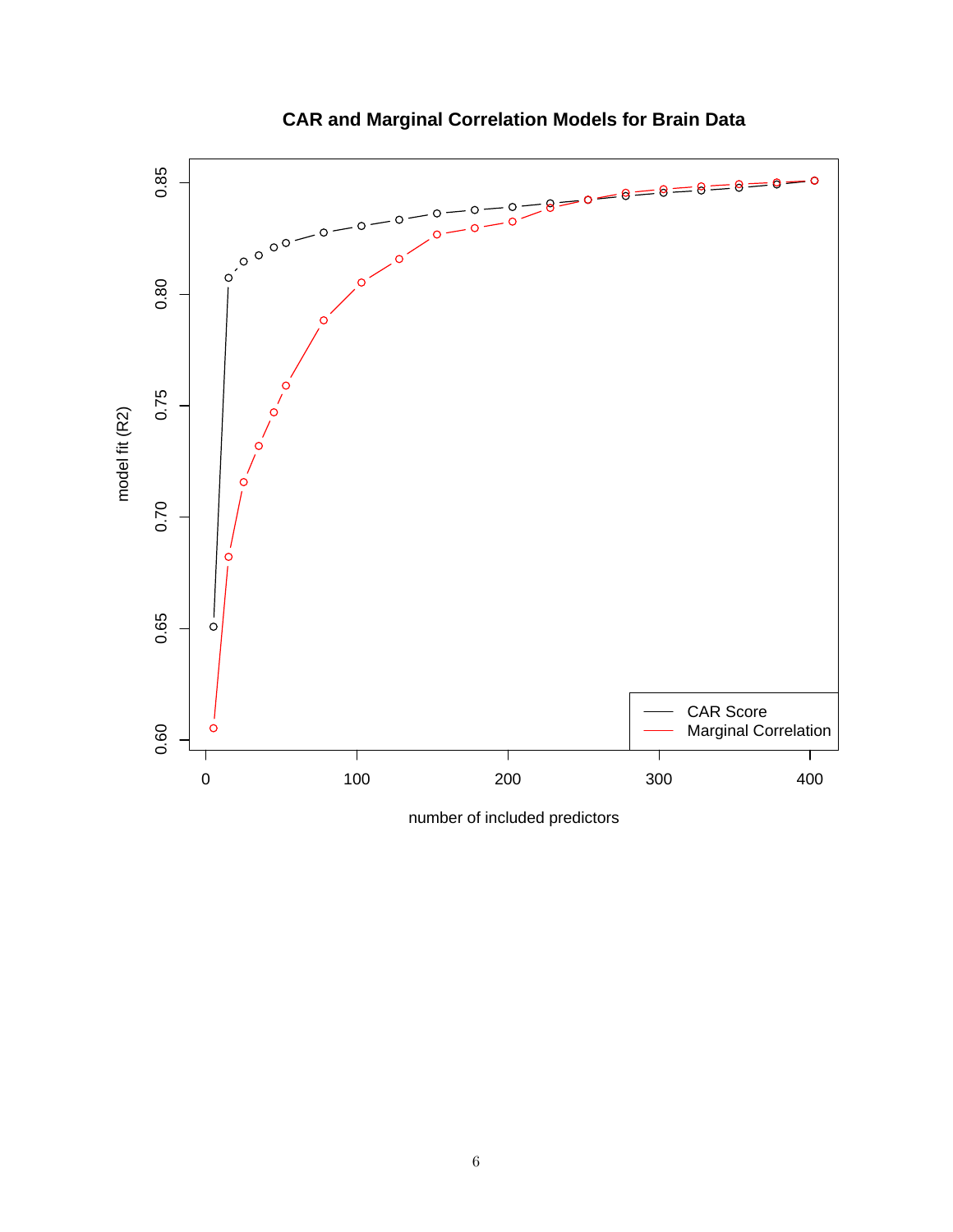#### **Estimate prediction error by crossvalidation**

**library**("crossval")

Standardize data following Zuber and Strimmer (2011):

```
xs = scale(x)ys = scale(y)
K=5 # number of folds
B=100 # number of repetitions
```
Rank by CAR scores, fit and predict using a specified number of predictors:

```
predfun = function(Xtrain, Ytrain, Xtest, Ytest, numVars)
{
  # rank the variables according to squared CAR scores
 car = carscore(Xtrain, Ytrain, verbose=FALSE)
 ocar = order(car^2, decreasing=TRUE)
 selfars = ocar[1:numVars]# fit and predict
 slm.fit = slm(Xtrain, Ytrain, predlist=list(selVars), verbose=FALSE)
 Ynew = predict(slm.fit, Xtest, verbose=FALSE)
  # compute squared error risk
 mse = mean( (Ynew - Ytest)^2)
  return(mse)
}
```
Compute results from Table 9 in Zuber and Strimmer (2011):

```
set.seed(12345)
cvp = crossval(predfun, xs, ys, K=K, B=B, numVars = 36, verbose=FALSE)
c(cvp$stat, cvp$stat.se) # 0.3441 0.0074
## [1] 0.344131632 0.007449175
```

```
set.seed(12345)
cvp = crossval(predfun, xs, ys, K=K, B=B, numVars = 60, verbose=FALSE)
c(cvp$stat, cvp$stat.se) # 0.3129 0.0066
```
## [1] 0.312875469 0.006584369

```
set.seed(12345)
cvp = crossval(predfun, xs, ys, K=K, B=B, numVars = 85, verbose=FALSE)
c(cvp$stat, cvp$stat.se) # 0.2978 0.0062
```
## [1] 0.297823963 0.006178467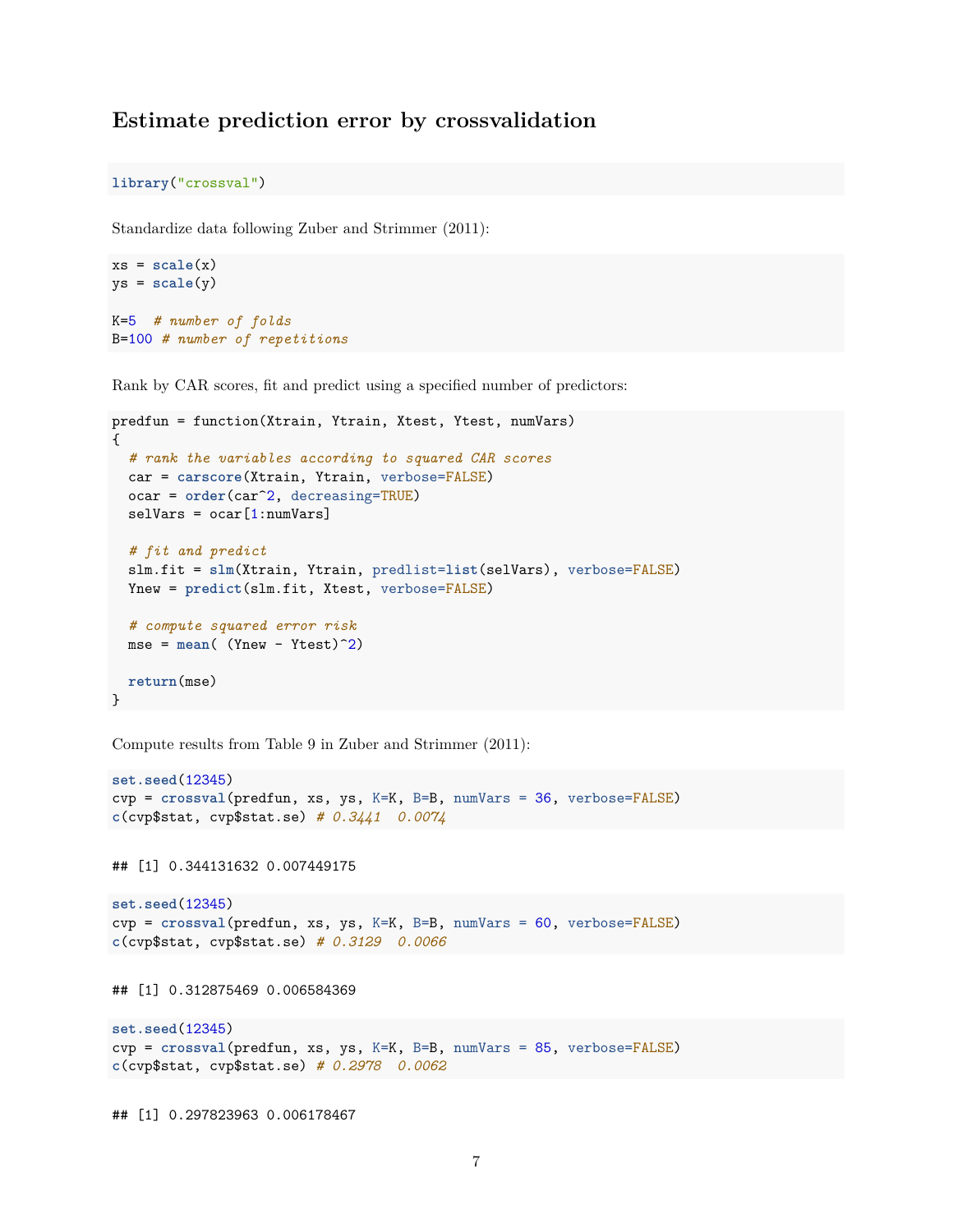This produces Figure 3 in Zuber and Strimmer (2011)

```
numpred = c(seq(10, 200, 10), 403) # number of predictors
set.seed(12345)
cvsim = lapply(numpred,
 function(i)
  {
    cat("Number of predictors:", i, "\n")
    cvp = crossval(predfun, xs, ys, K=K, B=B, numVars = i, verbose=FALSE)
    return( cvp$stat.cv )
  }
)
```

```
## Number of predictors: 10
## Number of predictors: 20
## Number of predictors: 30
## Number of predictors: 40
## Number of predictors: 50
## Number of predictors: 60
## Number of predictors: 70
## Number of predictors: 80
## Number of predictors: 90
## Number of predictors: 100
## Number of predictors: 110
## Number of predictors: 120
## Number of predictors: 130
## Number of predictors: 140
## Number of predictors: 150
## Number of predictors: 160
## Number of predictors: 170
## Number of predictors: 180
## Number of predictors: 190
## Number of predictors: 200
## Number of predictors: 403
```

```
boxplot(cvsim, names=numpred,
col=c(rep("grey", 4), rep("white", 16), "grey"),
main="CAR Models for the Gene Expression Data", xlab="number of included predictors",
      ylab="estimated CV prediction error")
```